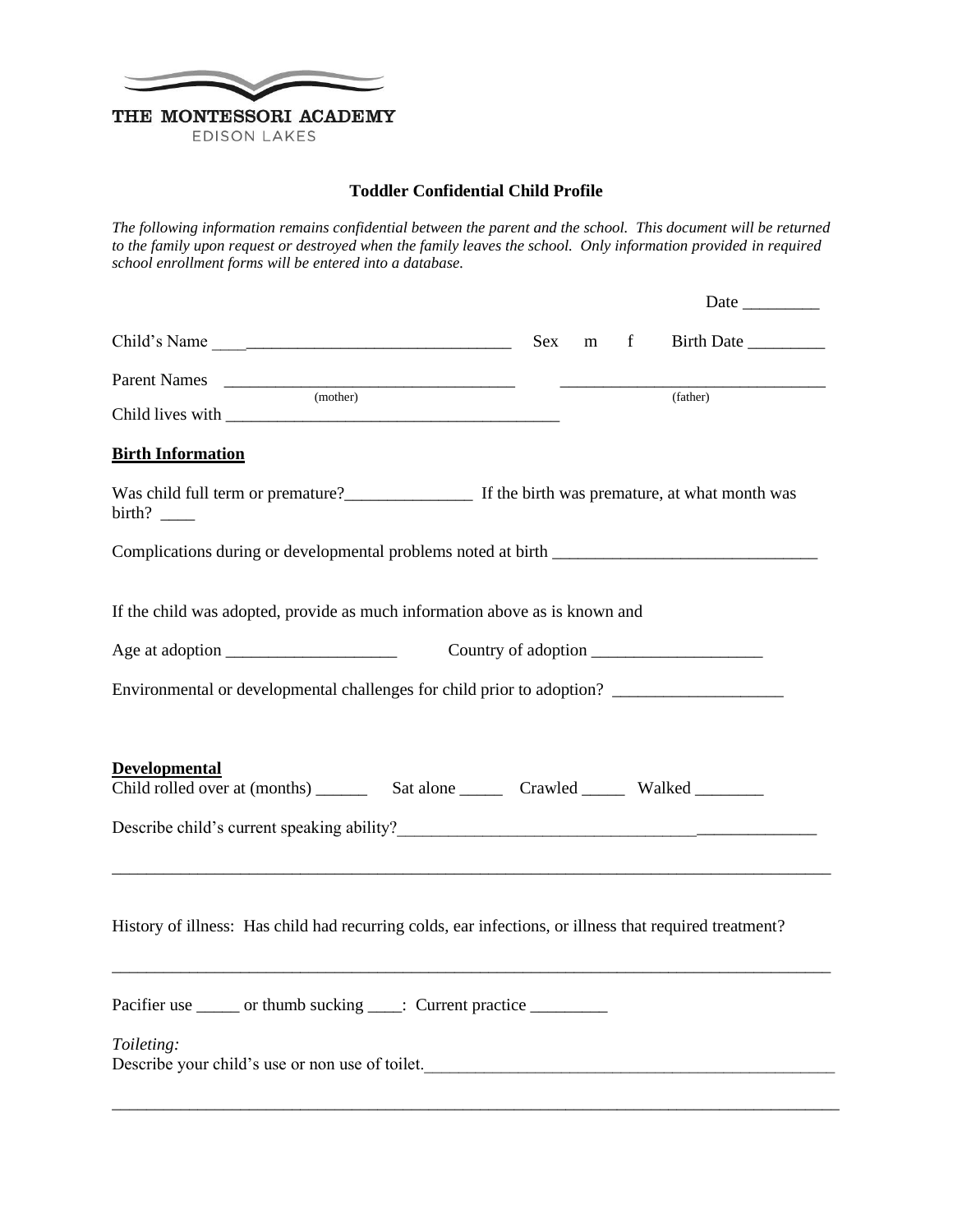| <b>Daily Routines</b>                                                                                                                                              |
|--------------------------------------------------------------------------------------------------------------------------------------------------------------------|
| Sleep routine:                                                                                                                                                     |
| Naps regularly? Y N Length _______                                                                                                                                 |
| Usually sleeps # of hours per night _______ Usual time of bed __________ time wakes _________                                                                      |
| Does child wake self? Y<br>N Does child calm self when going to sleep or waking? Y<br>$\mathbf N$                                                                  |
| Describe nap and/or bedtime routine:                                                                                                                               |
| <u> 1989 - Andrea Santana, amerikana menyebarkan banyak di sebagai banyak di sebagai banyak di sebagai banyak di</u>                                               |
| <u> 1989 - Johann Barn, amerikan bernama di sebagai bernama di sebagai bernama di sebagai bernama di sebagai bern</u>                                              |
|                                                                                                                                                                    |
| Eating routine and habits:<br>Describe child's type of eating habits:                                                                                              |
| <u> 1989 - Jan Barnett, fransk forsk politik (f. 1989)</u>                                                                                                         |
| ,我们就是一个人的人,我们就是一个人的人,我们就是一个人的人,我们就是一个人的人,我们就是一个人的人,我们就是一个人的人,我们就是一个人的人,我们就是一个人的人                                                                                   |
| What are typical meal times: breakfast _______ lunch ______ dinner ______ typical snack times ______                                                               |
|                                                                                                                                                                    |
|                                                                                                                                                                    |
|                                                                                                                                                                    |
| Dressing:<br>Does your child attempt to undress and dress self?<br><u>Describe child's ability</u> in this                                                         |
| area.                                                                                                                                                              |
| <b>Family Life</b><br>Siblings (age/sex) if any $\overline{\phantom{a}}$                                                                                           |
| Does child play or entertain self comfortably for periods of time (explain)                                                                                        |
| Describe T.V., Computer, Video/DVD or other types of entertainment use                                                                                             |
|                                                                                                                                                                    |
|                                                                                                                                                                    |
|                                                                                                                                                                    |
| Describe child's play routines (with parents, with similar age friends/relatives, with other relatives, types<br>of play inside and outside, games/toys preferred) |
|                                                                                                                                                                    |

\_\_\_\_\_\_\_\_\_\_\_\_\_\_\_\_\_\_\_\_\_\_\_\_\_\_\_\_\_\_\_\_\_\_\_\_\_\_\_\_\_\_\_\_\_\_\_\_\_\_\_\_\_\_\_\_\_\_\_\_\_\_\_\_\_\_\_\_\_\_\_\_\_\_\_\_\_\_\_\_\_\_\_\_\_